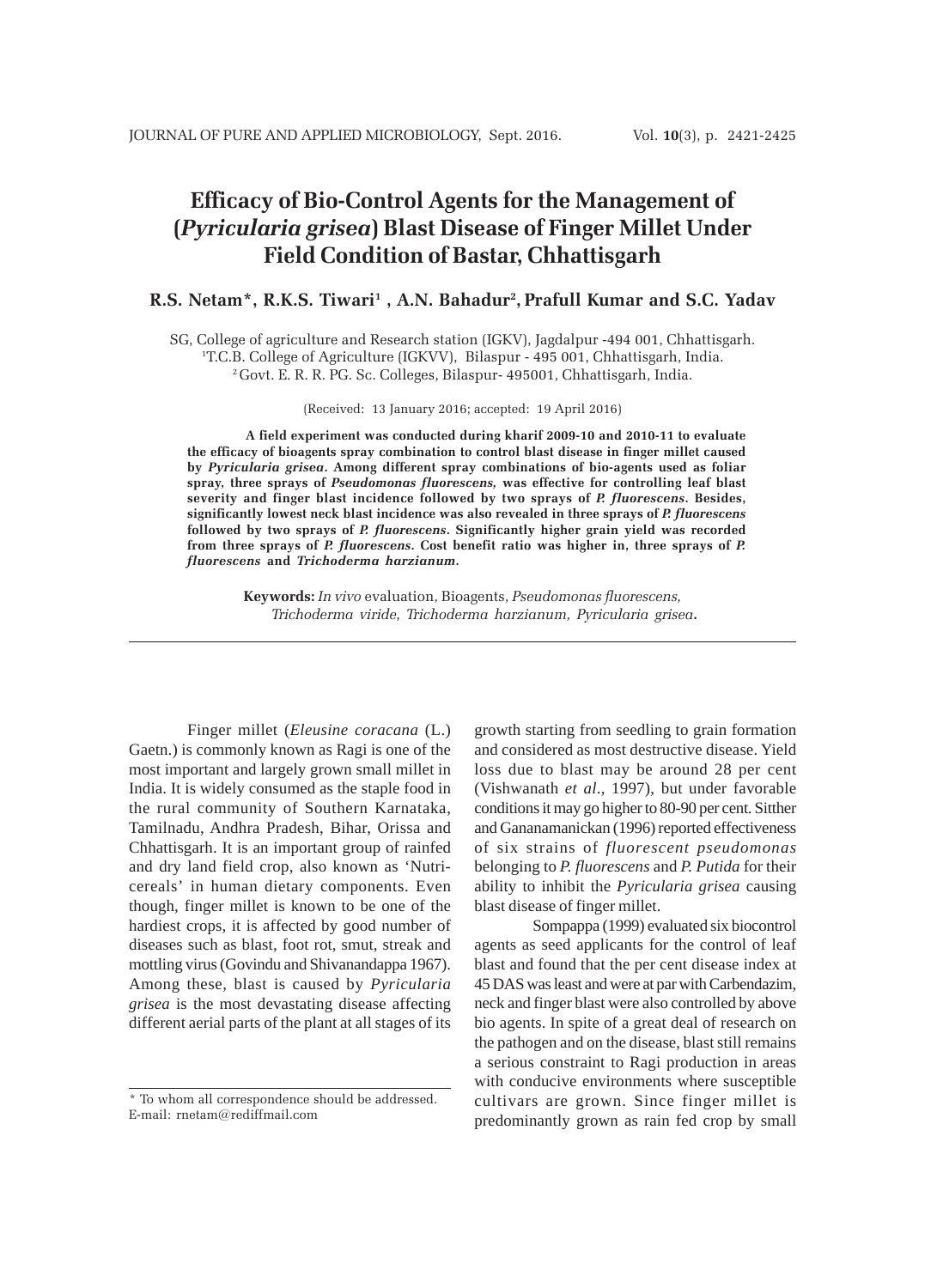farmers, the disease management by chemical means is found to be effective. However, reliance on pesticides to manage disease and pest problems has aggravated environment decline and caused serious health effects on agricultural workers and rural communities. Pesticides residues also raise food safety concerns among domestic consumers and pose trade impediments for export crops.

It is in this context that bio control against i.e. *Pseudomonas fluorescence*, *Trichoderma viride* /*harzianum* have recently become the focus of research and resources in many countries. Scientists worldwide are now exploring sutable and effective bio control agents as among the strategies to achieved improved and sustainable crop production. In many Asian countries bio agent control technologist are now in various stages of development and utilization. Ramappa *et al.,* (2002) obtained good control of finger blast by two sprays of *P. fluorescens* @ 3g/l. A talc powder based formulation of an antagonistic strain of *Pseudomonas fluorescens* (ABPf-1) isolated from the rhizosphere of rice plants in India was tested for its efficacy against *Pyricularia grisea* [*Magnaporthe grisea*]. Effectiveness of *P. fluorescens* as foliar spray in controlling the rice blast in field condition was reported by Hossain and Kulkarni (2001), Krishnamurthy and Gnanamanickam (1998) and Vidhyasekaran, *et al.,* (1997) also reported the effectiveness of *P. fluorescens*. Ramappa, *et al.,* (2002b and 2002c) obtained good control of *Pyricularia grisea* by

two sprays of *P. fluorescens* @ 3g/ l causing blast disease of finger millet. For this reason, we evaluated different spray combination of *Pseudomonas fluorescens* and *Trichoderma harzianum* for their effectiveness against finger millet blast disease and their impact on yield under field conditions.

## **MATERIALS AND METHODS**

The field experiments were conducted during the years 2009-10 and 2010-11 at Research Farm of SG College of Agriculture & Research Station, Jagdalpur, Bastar (Chhattisgarh, India). *In vivo* efficacy of bio-control agents i.e. *Pseudomonas* fluorescens @ 0.6% *Trichoderma viride* @ 1.0% and *Trichoderma harzianum* @ 1.0 % was tested for the control of blast disease of finger millet caused by *Pyricularia grisea*. The highly susceptible finger millet variety PR-202 was sown in  $3 \times 2$  m<sup>2</sup> plots followed recommended package of practices. The bio-agents were applied thrice as foliar spray first at the initiation of disease, second at 50% flowering and third spray was given after 10 days of second spray. Spray with water served as check.

Observations were recorded for leaf, neck and finger blast separately. Leaf blast severity was recorded on 0- 5 scale (Mackill and Bonman 1992). Whereas, neck blast and finger blast incidence was recorded by counting the number of infected panicles and fingers from total population (Mackill



J PURE APPL MICROBIO*,* **10**(3), SEPTEMBER 2016. **Fig. 1.** Efficacy of bio-control agents against leaf blast disease severity of finger millet caused by *Pyricularia grisea*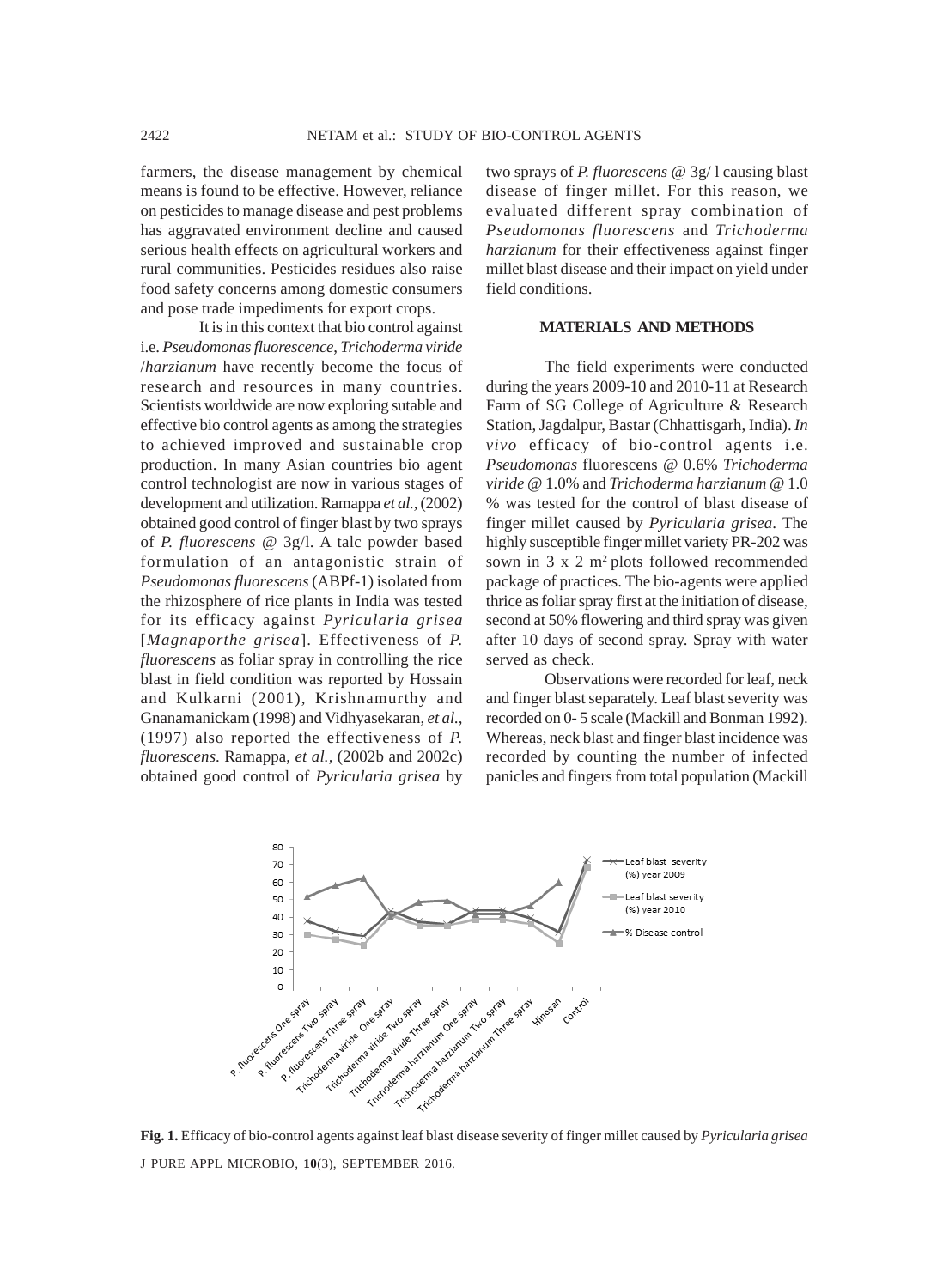and Bonman 1992). Disease severity scoring for leaf blast was recorded at seedling and booting stage, whereas for neck blast and finger blast at the physiological maturity and at harvest. Further per cent disease index (PDI) for leaf blast was calculated (Dubey, 1995).The grain yield was recorded after harvesting of crop from individual plots. The per cent disease control was worked out using the formula given by Abbott's (1925).

Percentage reduction =  $C - T/C \times 100$ , where, C is the population of control and T is the population of treated plots.

### **RESULTS AND DISCUSSION**

Efficacy of bio-control agents i.e. *Pseudomonas fluorescens, Trichoderma viride* and *Trichoderma harzianum* was evaluated *in vivo* for controlling blast disease of finger millet caused by *Pyricularia grisea*. The leaf blast severity was found to be significantly less in all treated plots over check. Among different spray combinations of bio-agents, three sprays of *P. fluorescens* (26.67%) was effective in controlling leaf blast severity followed by two spray of *P. fluorescens* (29.67%) and was at par with Ediphenphos



**Fig. 2.** Efficacy of bio-control agents against neck blast disease incidence of finger millet caused by *Pyricularia grisea*



*grisea*

J PURE APPL MICROBIO*,* **10**(3), SEPTEMBER 2016.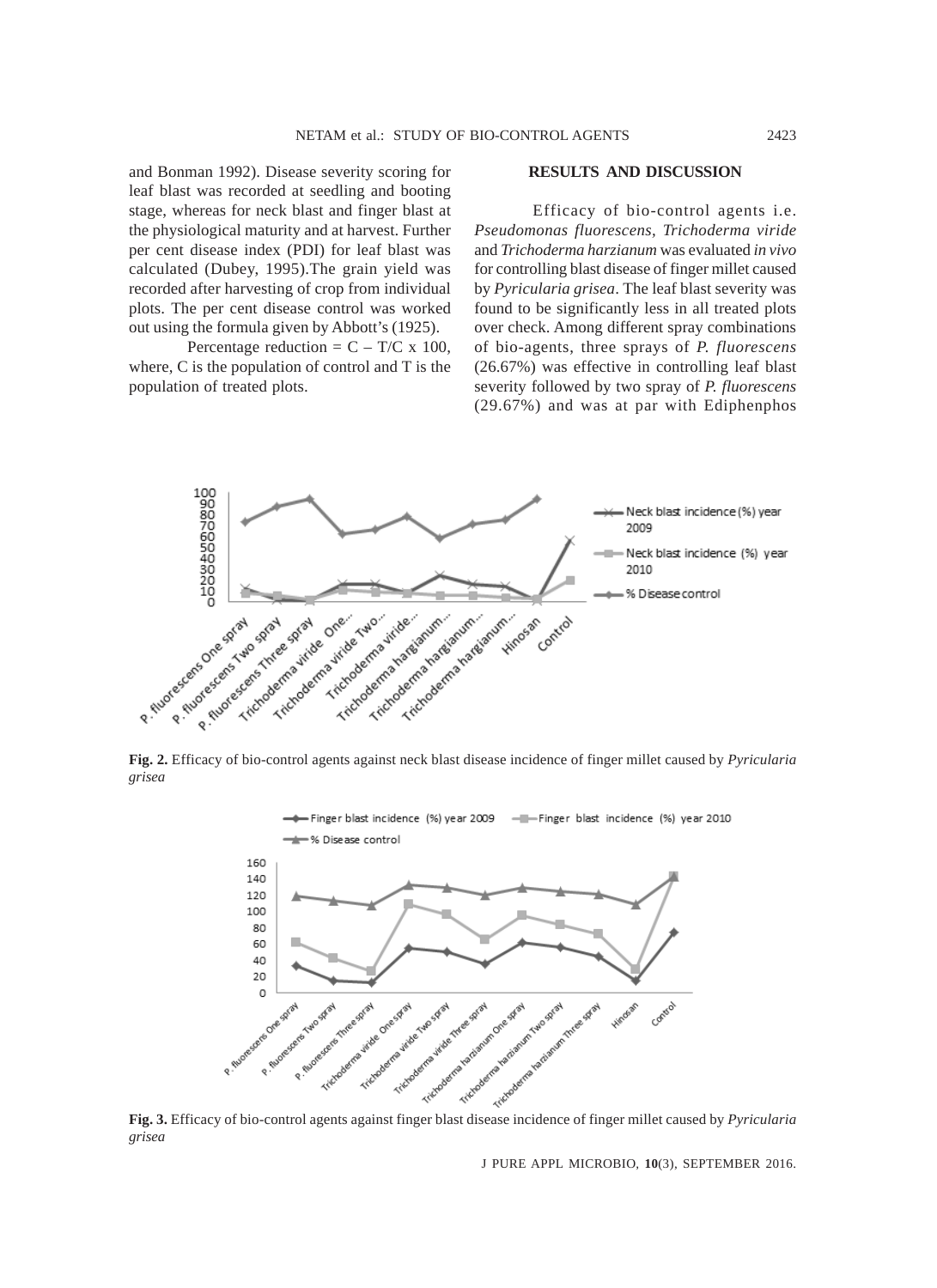

**Fig. 4.** Effect of bio-control agents on grain yield of finger millet finger

(28.33%). Pooled mean data indicated that the maximum per cent disease control was recorded from three sprays of *P. fluorescens* (fig.1).

Three sprays of *P. fluorescens* (3.85%) was also having significantly lowest neck blast incidence and at par with Ediphenphos (3.85%) followed by two spray of *P. fluorescens* (7.69%) during 2009-10 and 2010-11. Pooled mean data indicated that the maximum per cent disease control was recorded from above treatments (fig. 2).

Similarly lowest finger blast incidence of 21.20 per cent was recorded from three sprays of *P. fluorescens* (23.09%) followed by two spray of *P. fluorescens* (23.10%) during 2009-10. Whereas finger blast incidence was significantly lowest in Ediphenphos (20.91%) and at par with three spray of *P. fluorescens* (21.58 %) during 2010-11. Two years pooled mean data indicated that the maximum of 81.43 per cent disease control was recorded from three sprays of *P. fluorescens* (fig. 3).

Data on grain yield recorded from various treatments indicated that the grain yield was significantly higher in three sprays of *P. fluorescens* (17.5 q/ha) followed by Ediphenphos (17.5 q/ha), three sprays of *Trichoderma viride* (15.56 q/ha) and three sprays of *Trichoderma harzianum* (13.75 q/ha) during 2009-10. Whereas, higher grain yield was recorded in Ediphenphos (23.75 q/ha) at par with three sprays of *Trichoderma harzianum* (22.08 q/ha) and three sprays of *P. fluorescens* (21.39 q/ha) during 2010-11.The cost-

J PURE APPL MICROBIO*,* **10**(3), SEPTEMBER 2016.

benefit ratio was also higher in three spray of *P. fluorescens,* three sprays of *Trichoderma harzianum* and at par with Ediphenphos (fig. 4).

Ramappa *et al.,* (2002) obtained good control by two sprays of *P. fluorescens* against *Pyricularia grisea*. Sitther and Gananamanickan (1996) reported the effectiveness of six strains of *Pseudomonas fluorescens* for their ability to inhibit the blast fungus. The application of bioagents in reducing the blast disease of finger was also reported by Senthil *et al.,* (2012).

Kumar and Kumar (2011) reported that seed treatment with *Pseudomonas fluorescens* (@ 0.6% along with two sprays (@ 0.6% were significantly most effective in reducing blast disease of finger millet. Similar finding was reported by Patro, *et.al.* (2008) and Kumar (2011). Several other workers i.e. Krishnamurthy and Gnanamanickam 1998, Vidhyasekaran *et al.,* 1997, and Ramappa *et al.,* 2002 were also reported the effectives of *P. fluorescens* applied as foliar spray.

### **REFERENCES**

- 1. Abbott's WS. A method of computing the effectiveness of an insecticide. *J. Econ. Entomol.,* 1925; **18**: 265-267.
- 2. Mackill DJ and Bonman JM. Inheritance of blast resistance in near- isogenic lines of rice. *Phytopathol.* 1992; **82**: 746-749.
- 3. Patro TSSK, Rani C and Kumar GV. *Pseudomonas fluorescens*, a potential bioagents